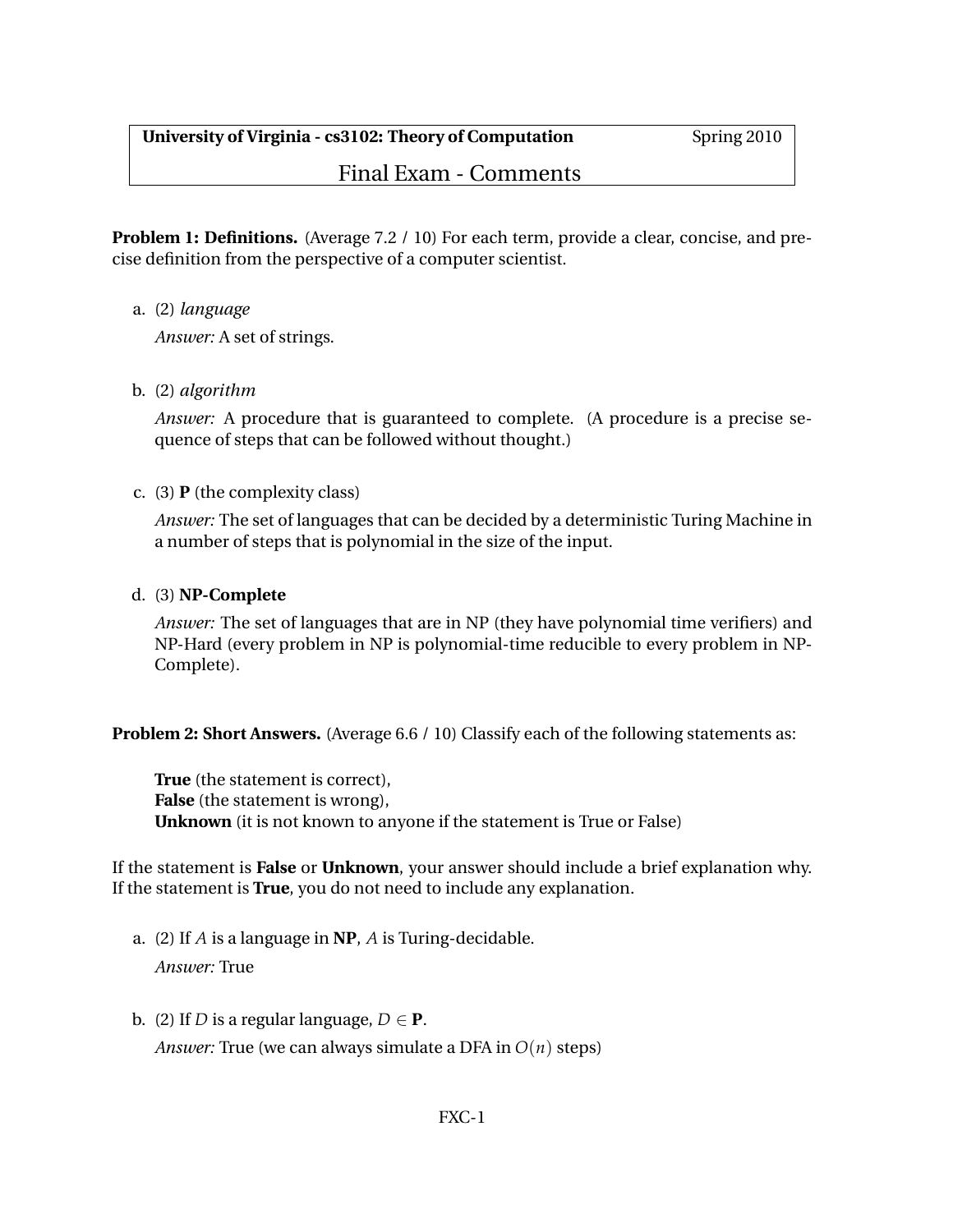c. (2) The language

*LISKOV* =  $\{w|w \text{ is a string Barbara Liskov said during her talk at UVa \}$ 

is context-free.

*Answer:* True (the language is finite, so it must be context-free and regular also)

- d. (2) There exists some deterministic TM that can decide 3*SAT* in polynomial time. *Answer:* Unknown. This depends on whether **P** = **NP**, which is unknown.
- e. (2) The language  $ADD = \{1^x + 1^y = 1^z | x + y = z\}$  is in **NP-Hard**. *Answer:* Unknown. If **P** = **NP** then *ADD* is **NP-Hard**; otherwise *ADD* is not **NP-Hard** since we know it is in **P**.

## **Problem 3: Language Classes.** (Average 7.3 / 10)

a. (5) Is the language  $\{a^nba^n|n\geq 0\}$  regular? (A full credit answer *must include a clear and convincing proof* supporting your answer.)

*Answer:* We prove by contradiction using the pumping lemma.

Assume the language  $L = \{a^nba^n | n \ge 0\}$  is regular. Let  $p$  be its pumping length. Choose  $s = a^pba^p$ . Since  $|s| = 2p + 1 \ge p$ , by the pumping lemma, there exists strings *x*, *y*, *z* in *L* such that  $s = xyz$ ,  $|xy| \le p$ ,  $|y| > 0$ , and for all  $i \ge 0$   $xy^i z$  is in *L*. Since  $|xy| \le p$  then both *x* and *y* contain only *a*'s. Since  $|y| > 0$  then  $xy^2z$  has more *a*'s to the left of *b* than to its right. Thus  $xy^2z$  is not in the language. We reached a contradiction. Thus, the assumption that the language is regular is false and we conclude that *L* is not regular.

b. (5) Is the language  $\{a^nba^n|n \geq 0\}$  context-free? (A full credit answer *must include a clear and convincing proof* supporting your answer.)

*Answer*: The language  $\{a^nba^n|n \geq 0\}$  is context-free. To prove a language is contextfree, we can show a NDPDA or CFG that generates the language. The easiest way is a CFG:  $S \rightarrow aSa/b$  generates the language.

**Problem 4: Decidability.** (Average 3.7 / 10) Prove the language *RECIPROCAL* (defined below) is undecidable.

*RECIPROCAL* = { $\langle M, w \rangle$ |*M* is a description of a TM and  $w \in \Sigma^*$  and the result of running  $M$  on  $w$  is the same as the result of running  $M$  on  $w^R$  (the reverse of the string  $w$ )  $\}$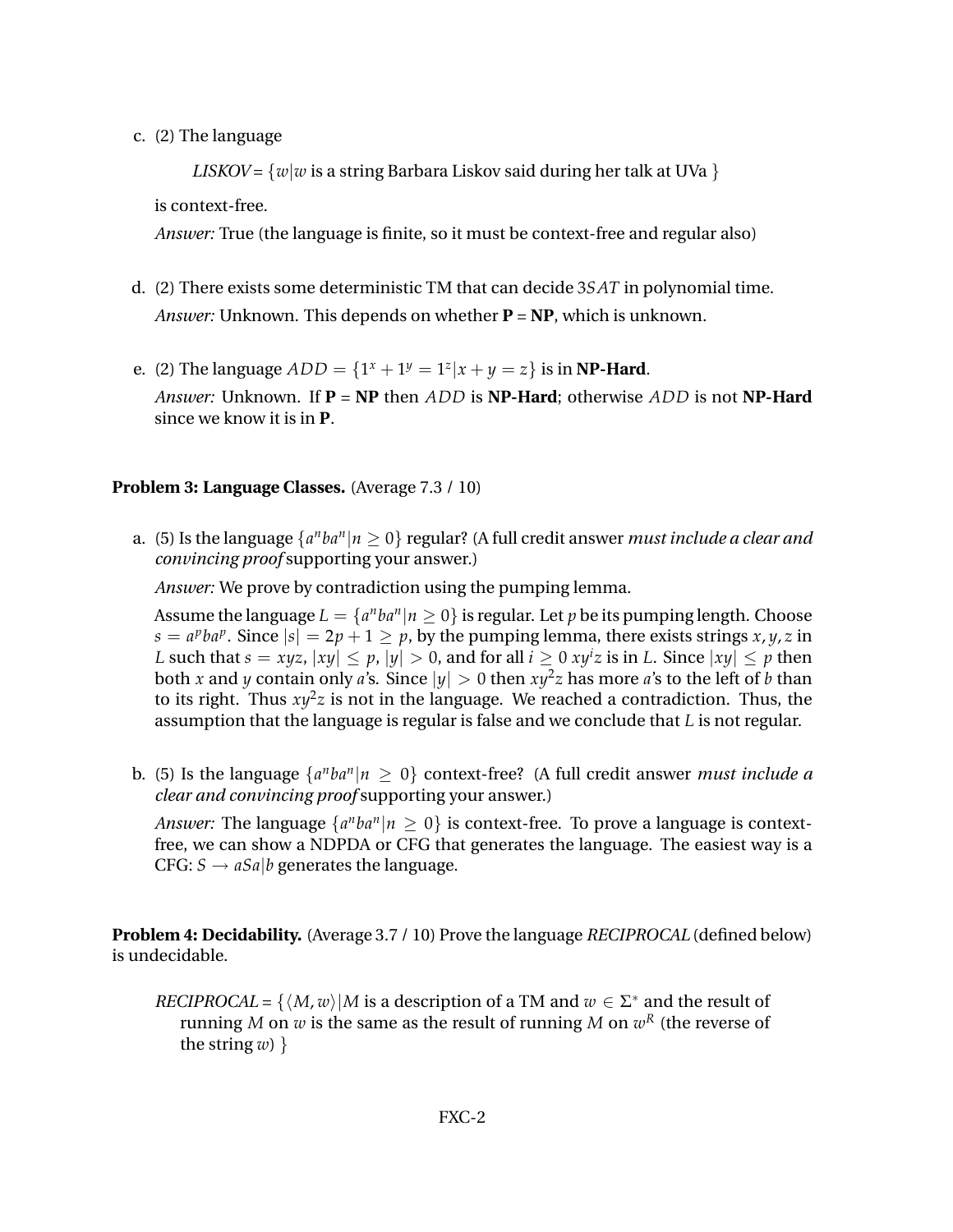That is, a string  $\langle M, w \rangle$  is in *RECIPROCAL* if either (1)  $M$  accepts  $w$  and  $M$  accepts  $w^R$  or (2) *M* rejects  $w$  and  $M$  rejects  $w^R$  or (3)  $M$  does not halt on  $w$  and  $M$  does not halt on  $w^R$ . (A full credit answer *must include a clear and convincing proof* supporting your answer.)

*Answer:* We prove by contradiction using a reduction from *ATM*.

Assume the language *RECIPROCAL* is decidable. Then, there exists a TM, *MR*, that decides *RECIPROCAL*. We show how to use it to construct a TM which decides the language  $A_{TM}$  =  $\{ \langle M, w \rangle | M$  accepts  $w \}$ , which we know is undecidable.

 $M_A(\langle M, w \rangle) =$ 

- a. Construct a TM machine  $M'$ , with input denoted by  $x$  that:
	- (a) If the input *x* is  $w^R$ , accept.
	- (b) Otherwise, simulate *M* on *w* and output the result.
- b. Run  $M_R$  with input  $\langle M', w \rangle$  and output the result.

Since  $M'$  always accepts  $w^R$  then  $M_R$  accepts  $\langle M', w \rangle$  only when  $M$  accepts  $w$ . Therefore  $M_A$  is a TM that decides  $A_{TM}$  which we know is impossible. Therefore, the assumption that *RECIPROCAL* is decidable is false and *RECIPROCAL* is undecidable.

**Problem 5: Mystery Class.** (Average: 4.6 / 10) For this question, you should assume that "Proof by Cake Deconstruction" has been accepted as a valid proof technique and used to prove  $P \neq NP$ .

Define a complexity class that corresponds to the "Mystery Class" depicted below:



Your class should (1) include infinitely many languages that are in **NP** but not in **P**, (2) include infinitely many languages that are in **P**, (3) exclude infinitely many languages that are in **P**, and (4) exclude infinitely many languages that are in **NP** but not in **P**, and (5) exclude all languages that are not in **NP**. A full credit answer will define the class precisely in terms of a type of machine and its properties.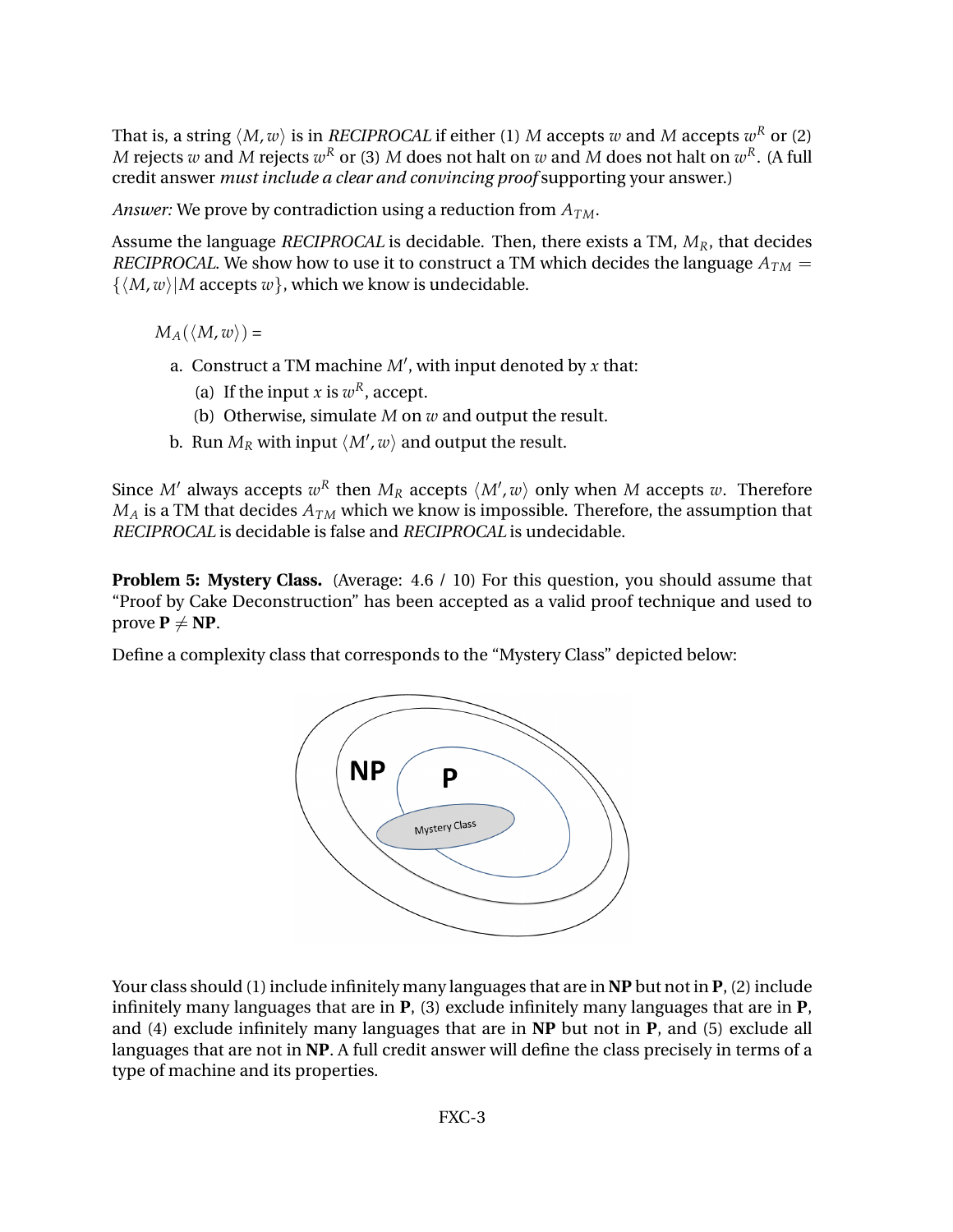*Answer:* Languages that can be recognized by a nondeterministic Turing Machine in polynomial time that do not include *e*. The machine is a nondeterministic TM with the restriction that all transitions from  $q_0$  on  $\sqcup$  must be to the reject state, and there cannot be any  $\epsilon$ -transitions from  $q_0$ . The restriction to a polynomial number of steps is important, otherwise there are language not in **NP** in the class.

# **Problem 6: Machine Models.** (15)

a. (3.8 / 5) A *Right-Only Turing Machine* which is identical to a standard Turing Machine except the tape head can only move right. Describe precisely the class of languages that can be recognized by a *Right-Only Turing Machine*.

*Answer:* The regular languages.

b. (3.6 / 5) A *Right-Only Cyclic Turing Machine* is like a *Right-Only Turing Machine* except instead of having a one-way infinite tape, the tape is arranged in a cycle. So, when the TM moves right from the last input square, it ends up on the leftmost input square. Prove that a *Right-Only Cyclic Turing Machine* can recognize some languages that are not context free but is *l*ess powerful than a standard Turing Machine.

Answer: (1) A ROC-TM can recognize  $a^n b^n c^n$  which is not context free. It can do this by crossing off one *a*, one *b*, and one *c* each time it cycles, and then check all symbols are marked off. One subltety is that the ROC-TM can't tell when it gets to the end of the input, so might not know the difference between *abc* (in the language) and *abcabc* (not in the language). There is an easy solution, though — the ROC-TM knows it starts at the beginning of the input, so add a mark to that square. Then, each time that mark is reached, it knows it has returned to the start.

(2) A ROC-TM cannot recognize  $HALTS<sub>TM</sub>$ , which can be recognized by a regular TM. The reason is simulating a TM can require much more tape than the size of its description. For example, consider simulating the TM that is the best currently known BB(6,2) candidate. Its description is short (only six states and the transition function), but its execution writes  $3.18710^{10566}$  symbols on the tape!

c. (2.0 / 5) Is the language *HALTSRCTM* defined below decidable or undecidable? Include a convincing argument supporting your answer.

*HALTS*<sub>*RCTM*</sub> =  $\{\langle M, w \rangle | M$  is a description of a Right-Only Cyclic Turing Machine and  $w \in \Sigma^*$  and M halts on input  $w$  }

*Answer:* Decidable. The number of possible configurations of a ROC-TM is finite:  $|Q| \times$ |Γ| *n* . We can simulate an ROC-TM, keeping track of each configuration it enters. After  $|Q| \times |\Gamma|^n + 1$  steps, it must have repeated a configuration and will never halt.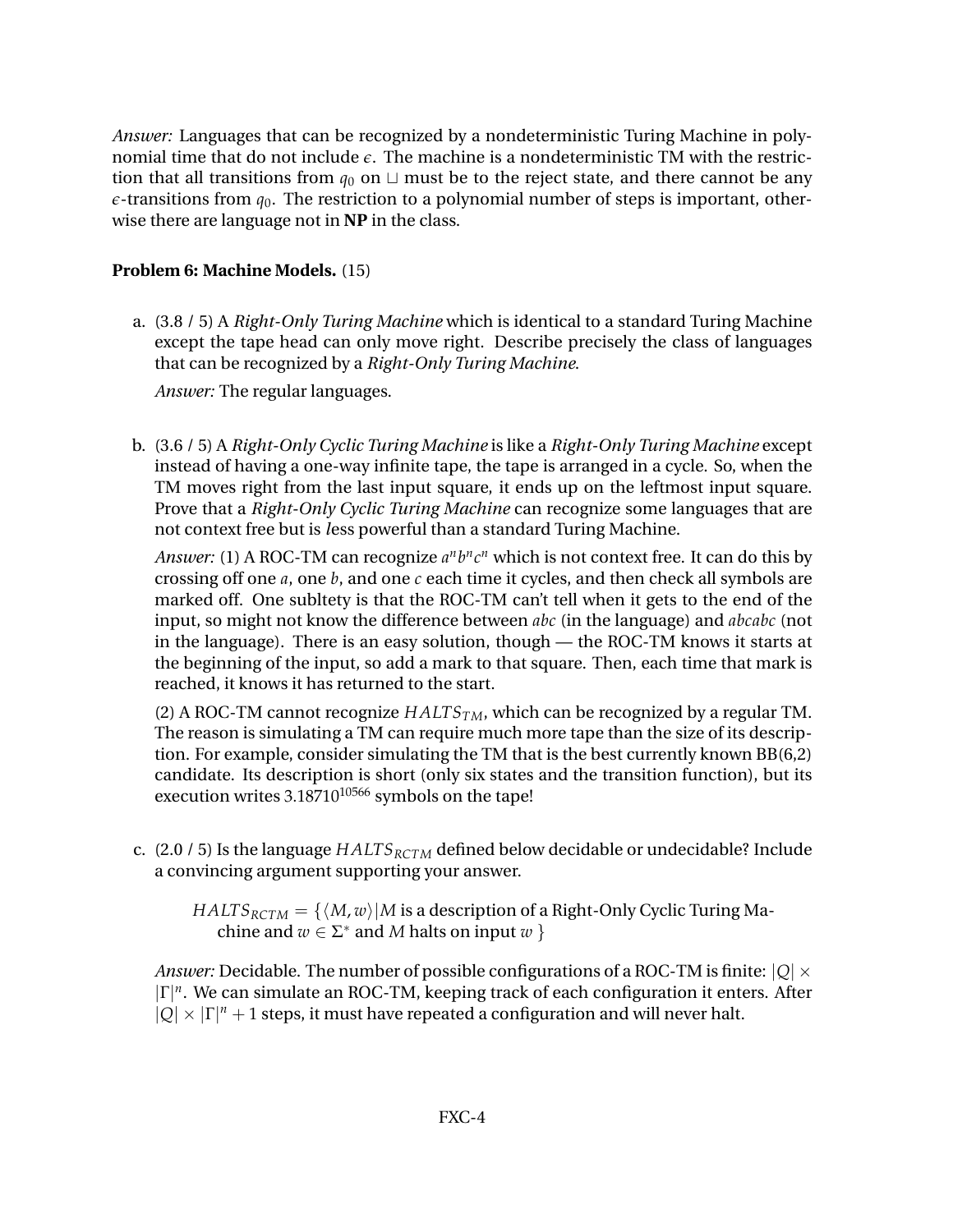d. (bonus +5, average +0.8) Is a Right-Only Cyclic Turing Machine *more powerful* than a NDPDA? (A convincing argument is required for credit.)

*Answer:* From part b, we know that a ROC-TM can recognize some language that cannot be recognized by an NDPDA. To prove it is more powerful, we also need to show it can recognize every language that can be recognized by an NDPDA. This is nonobvious, since the NDPDA has a stack of infinite depth, thus seems to have more memory than a ROC-TM. The ROC-TM is equivalent to a Linear Bounded Automaton. The restriction of only moving right doesn't really matter, since we can simulate moving left by cycling around to reach the square to the left. A LBA can recognized all context-free languages (in fact, the class of languages recognized by a LBA is the context-sensitive languages, which includes the context-free language).

## **Problem 7: NP-Completeness.**

a. (5.1 / 10) Prove the *ONEORTWO-SUM* language defined below is in NP-Complete.

*ONEORTWO-SUM* = { $\langle x_1, x_2, \ldots, x_n, k \rangle$ } there exists a set of coefficients,  $c_1, \ldots, c_n$ where each  $c_i \in \{1, 2\}$  and  $\sum_{1 \le i \le n} c_i x_i = k\}$ 

*Answer:* First, prove *ONEORTWO-SUM* is in **NP**. The list of coefficients is a certificate that can be verified in polynomial time.

Then, to prove it is in NP-Complete, we show *ONEORTWO-SUM* is **NP-Hard** by reducing some known NP-Hard problem to *ONEORTWO-SUM*. The most obvious choices are *SUBSET-SUM* and *KNAPSACK*. If we choose *SUBSET-SUM*, we need to alter the input to *SUBSET-SUM* to allow each element to be used once or twice, instead of zero or one times. This is fairly tricky, and hard to do in a way that gives a lot of confidence that it is correct.

An easier approach, is to modify the reduction from 3*SAT* to *SUBSET-SUM* to require each variable to be used once or twice. So, instead of using  $t = 1<sup>1</sup>3<sup>k</sup>$ , we would use  $t=1^k 6^k$ , and change the entries in the bottom half of the table accordingly.

One of the answers to the question of how P=NP will be resolved in Gasarch's survey ([http://www.cs.umd.edu/](http://www.cs.umd.edu/~gasarch/papers/poll.pdf)∼gasarch/papers/poll.pdf) is:

**61. Anonymous3:** (Names, schools, dates changed to protect the innocent) On Dec 14, 1991 it was shown that  $P = NP$  by undergraduate Mary Lou Koslowsky on her Algorithms final exam at The University of Southern North Dakota. Her ingenious but somewhat hastily written proof, establishing that *3-SAT* could be reduced to 2-SAT in  $O(n^3)$  time, received only 2 points of credit out of a possible 25 and the comment "Wrong." She left computer science and became a pharmacist, working now at Osco Drugs in Lake Wobogon, where all problems have above average complexity.

For this question, you may assume that *2-SAT* is in **P** (which is in fact known to be true).